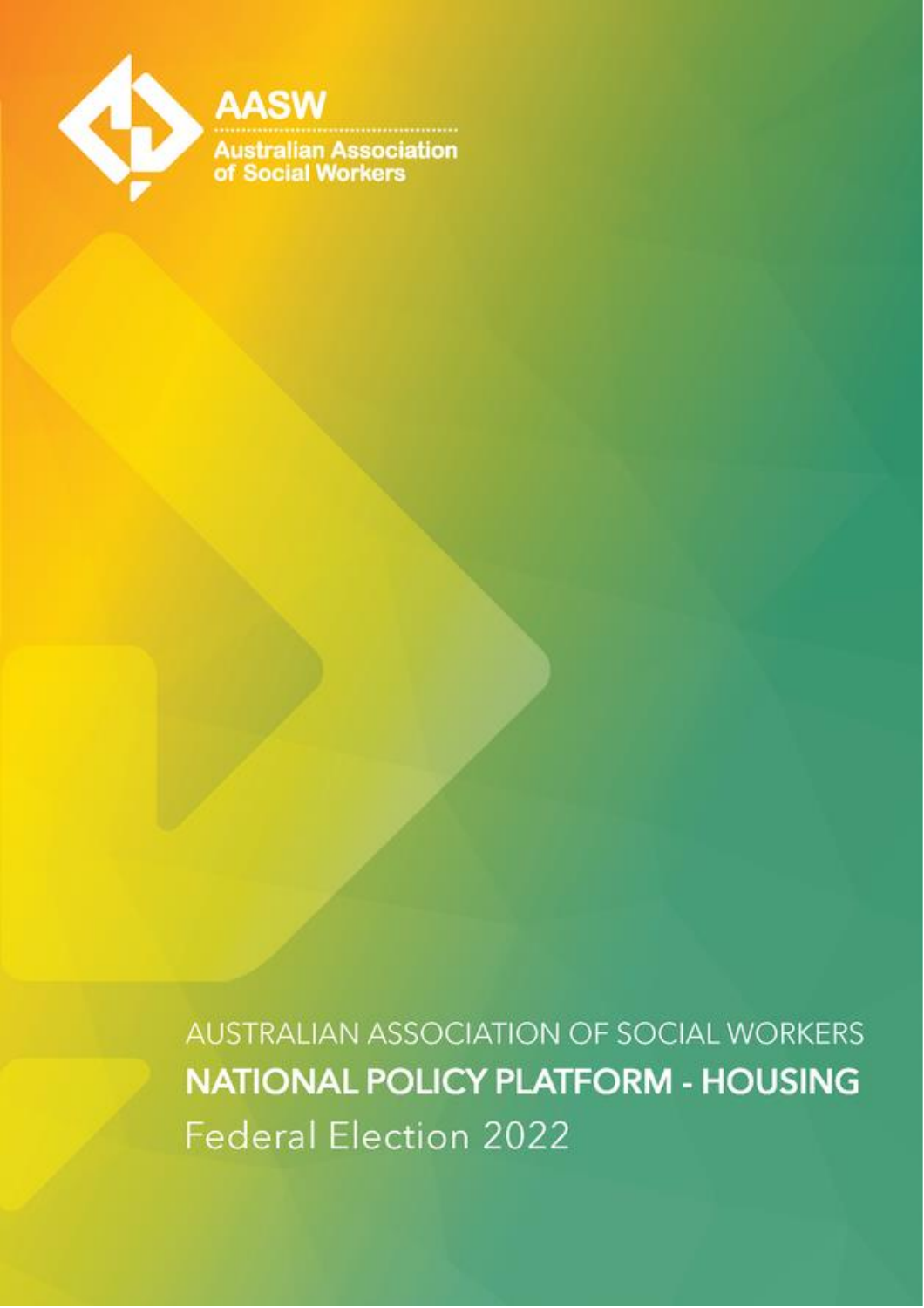# **HOUSING PORTFOLIO**

# **We advocate for:**

*Justice and social fairness, by acting to reduce barriers and to expand choice and potential for all persons, with special regard for those who are disadvantaged, vulnerable, isolated, oppressed or have exceptional needs.*

Social justice is a core principle that we promote and uphold for society in general and for the people with whom we work.

This includes recognising and adopting policies which respond to the social and environmental determinants of health, that is, the non-medical factors which influence health outcomes such as income and social protection, employment, education, housing, social inclusion and non-discrimination, and, access to affordable health services of decent quality.

We believe healthy individuals and communities can only be achieved by recognising the social determinants of health. Yet many Australians in the community face housing insecurity, instability, and/or homelessness.

# **We believe this can be advanced by:**

Investing in more social housing and providing greater support for renters. This will mitigate homelessness, mental and physical ill-health, financial stress and overcrowding. It will also assist families' financial stability and capacity to plan for long term goals such as educational attainment, and employment plans. It will support work currently underway to decrease domestic and family violence, Alcohol- and Other Drug-Related Harm.

#### **To do this the Australian Government must:**

- a) Build more social and affordable housing;
- b) Develop a National Housing Strategy;
- c) Increase the maximum rate of Commonwealth Rent Assistance by at least 50 percent; and,
- d) Provide Commonwealth leadership to make renting fairer in all states and territories.

# **We believe this will:**

Foster social justice and access and equity for all Australians including our most vulnerable communities.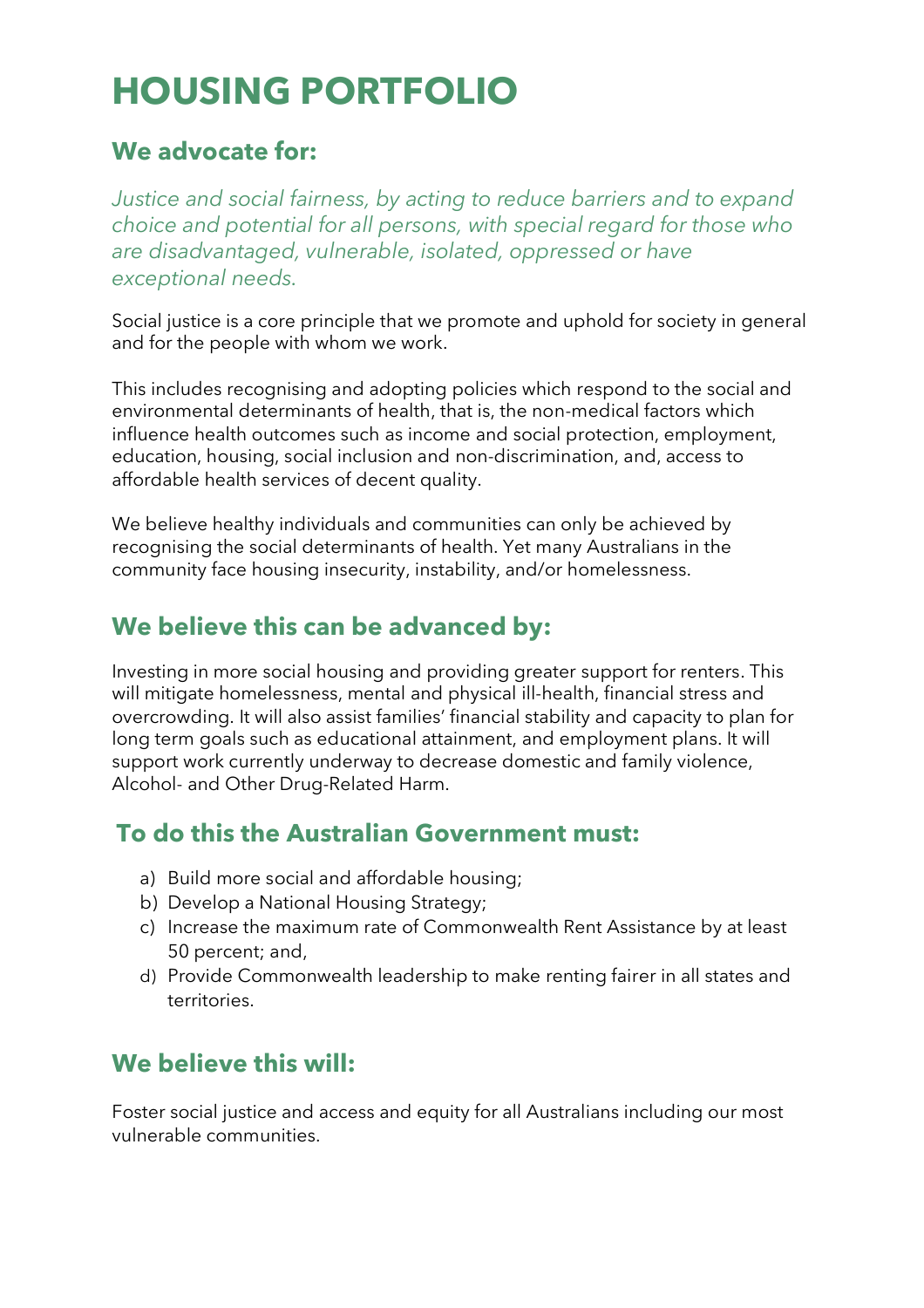# **AASW MEMBER RESPONSES**

#### *WHAT IS YOUR TOP FEDERAL 2022 BUDGET AND ELECTION PRIORITY?*

"Social Housing, with the ongoing decrease in housing affordability this is a fundamental social justice issue."

"Affordable housings: homelessness will increase, due to low income, unemployment, increased divorce rates, increased of housing price."

"Housing issues of accessibility and cost of renting and/or buying is creating a generation vulnerable to transience and homelessness. Costs of getting into housing create excessive financial stressors for people which impact on family violence, small children being in long hours of childcare and general impacts on mental health of adults."

"Properly fund health services in remote Aboriginal Communities and improve housing in remote Aboriginal Communities."

"Not enough emergency housing for victims of DV so victims stay in abusive relationships Minimal accommodation services for pets so victims can leave Police do not have enough power to make the perpetrators leave the home to keep victims safe."

"Housing affordability is essential as rent prices are skyrocketing and people are at risk of having to relocate and therefore lose social supports."

"Housing. The housing crisis in Northern NSW is unprecedented and unethical. As housing prices go up and social housing becomes fewer we are going to see high levels of homelessness like we do in America."

"Housing for older women."

"Providing housing and health services for very remote Aboriginal people."

"Housing Affordability."